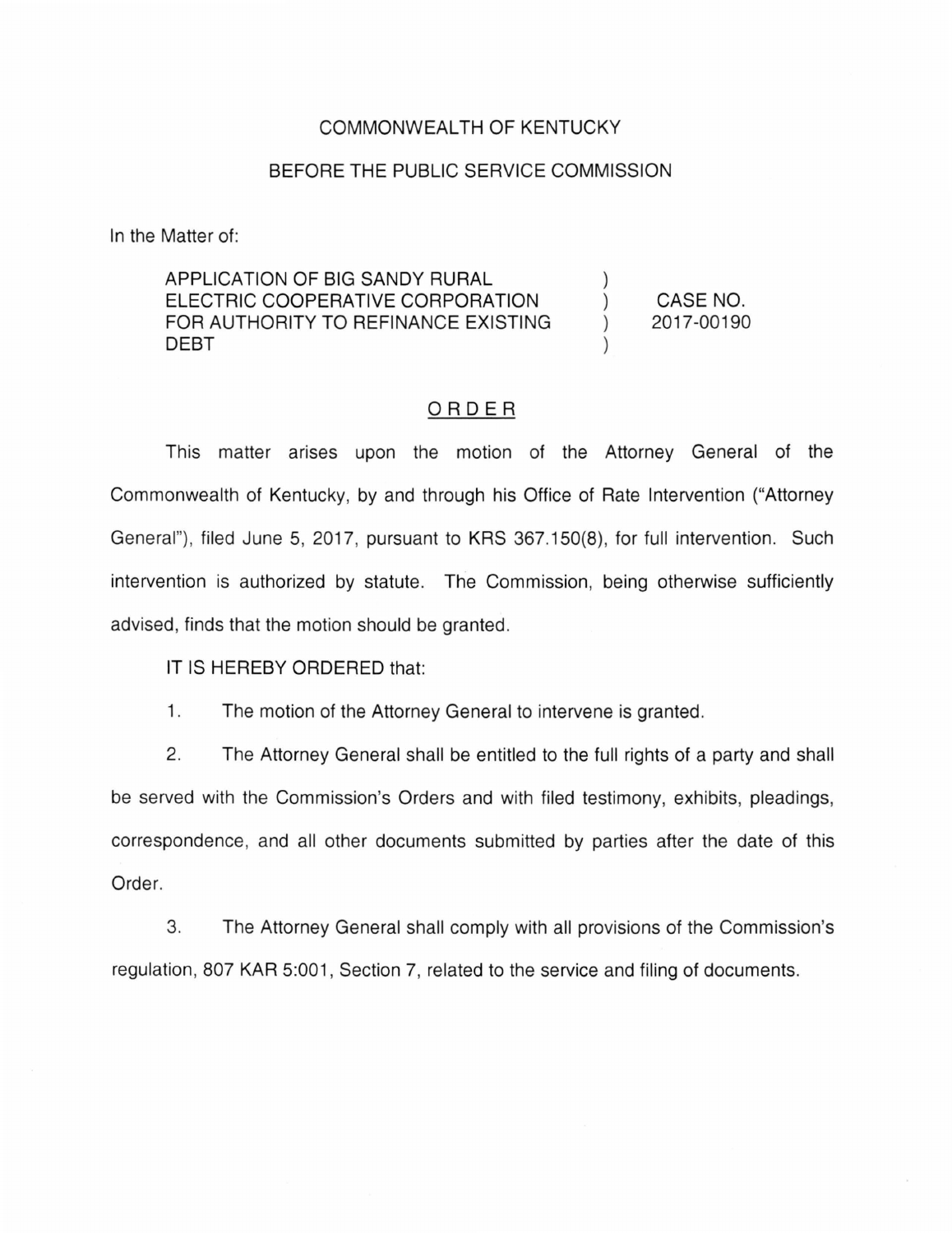4. Within seven days of entry of this Order, the Attorney General shall provide his electronic mail address to which all electronic documents issued by the Commission and other parties of record may be served upon the Attorney General in accordance with 807 KAR 5:001, Section 4(8)(b).

By the Commission



TEST: **Executive Director** 

Case No. 2017-00190